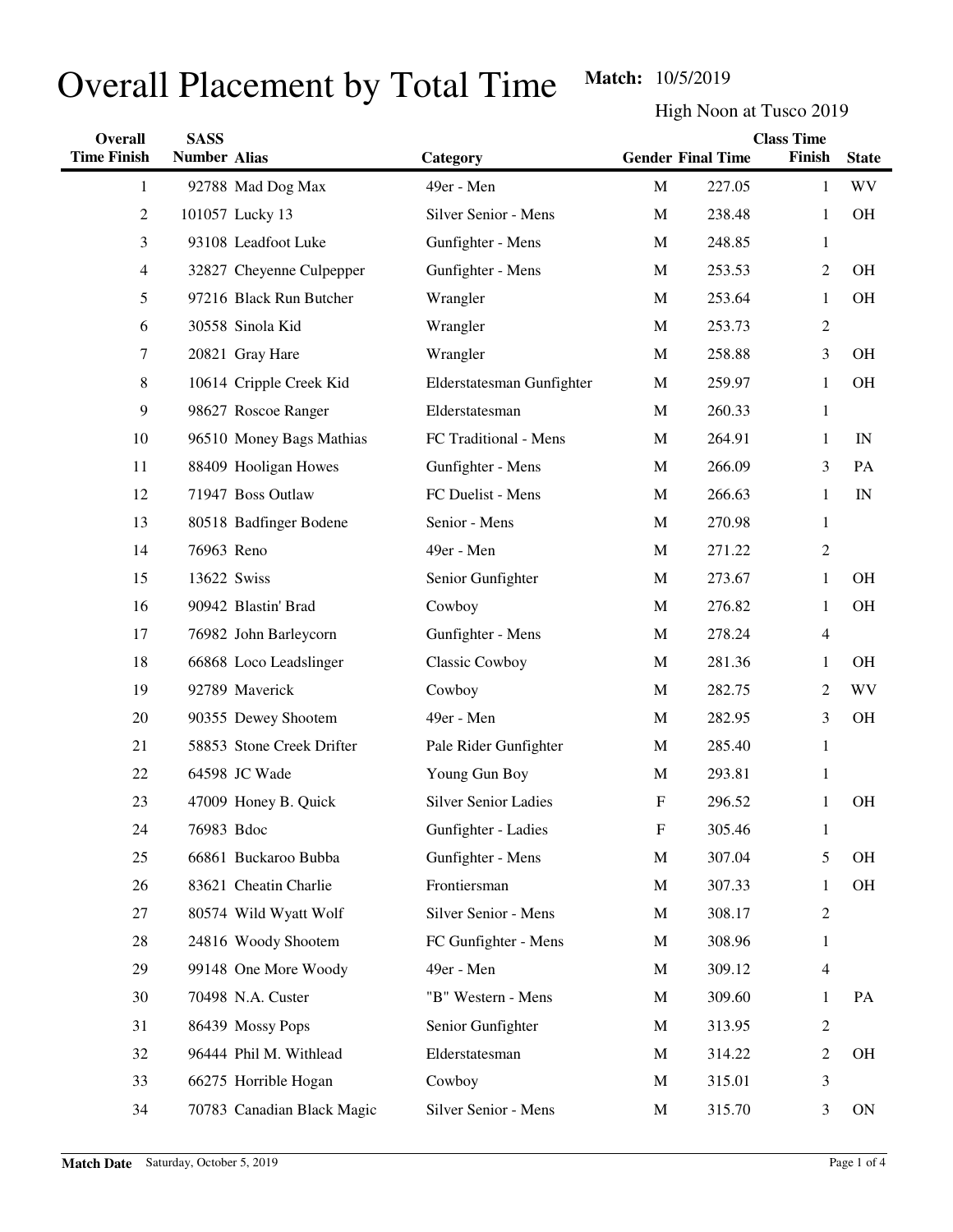| Overall            | <b>SASS</b>         |                              |                                    |              | <b>Class Time</b>        |                          |              |  |
|--------------------|---------------------|------------------------------|------------------------------------|--------------|--------------------------|--------------------------|--------------|--|
| <b>Time Finish</b> | <b>Number Alias</b> |                              | Category                           |              | <b>Gender Final Time</b> | Finish                   | <b>State</b> |  |
| 35                 |                     | 94002 Sixgun Seamus          | Classic Cowboy                     | $\mathbf M$  | 318.14                   | 2                        | <b>OH</b>    |  |
| 36                 |                     | 26854 Moe Gunns              | Cattlebaron                        | $\mathbf M$  | 318.65                   | 1                        | MI           |  |
| 37                 |                     | 93109 Hey Sugar              | 49er - Ladies                      | $\mathbf{F}$ | 321.73                   | 1                        |              |  |
| 38                 |                     | 101037 Raging Thunder        | Gunfighter - Mens                  | M            | 321.79                   | 6                        | <b>OH</b>    |  |
| 39                 |                     | 22149 Smokin Iron            | Senior Duelist - Mens              | M            | 325.18                   | 1                        | <b>OH</b>    |  |
| 40                 |                     | 44051 Life-R                 | josie wales                        | M            | 326.39                   | 1                        | <b>OH</b>    |  |
| 41                 |                     | 11219 Shotgun Chavezz        | Cattlebaron                        | M            | 326.88                   | 2                        | <b>OH</b>    |  |
| 42                 |                     | 70784 Canadian Two Feathers  | 49er - Ladies                      | $\mathbf F$  | 329.38                   | 2                        | <b>ON</b>    |  |
| 43                 |                     | 73738 Fancy Free Spirit      | 49er - Ladies                      | F            | 329.92                   | 3                        | OH           |  |
| 44                 |                     | 53825 R.S. Dancer            | Silver Senior Gunfighter           | M            | 331.74                   | 1                        | OH           |  |
| 45                 | 27277354 Fletch     |                              | "B" Western - Mens                 | M            | 332.26                   | $\overline{c}$           |              |  |
| 46                 |                     | 25349 Yee Haw                | Elderstatesman                     | M            | 333.86                   | 3                        |              |  |
| 47                 |                     | 86421 Sassy Southpaw         | Cowgirl                            | $\mathbf{F}$ | 334.57                   | $\mathbf{1}$             |              |  |
| 48                 |                     | 101789 La Porte Lefty        | Duelist - Mens                     | M            | 335.85                   | 1                        | OH           |  |
| 49                 |                     | 101673 Nitro Joe             | 49er - Men                         | M            | 338.88                   | 5                        | OH           |  |
| 50                 |                     | 78668 Mean Gun Mark          | Outlaw                             | M            | 341.76                   | 1                        |              |  |
| 51                 |                     | 88082 Ole Rattlesnake        | Pale Rider Gunfighter              | M            | 343.99                   | 2                        | OH           |  |
| 52                 |                     | 13621 Rye Miles              | <b>Silver Senior Duelist</b>       | M            | 345.95                   | 1                        | <b>OH</b>    |  |
| 53                 |                     | 84355 Bad Brass              | <b>Classic Cowboy</b>              | M            | 348.57                   | 3                        | MI           |  |
| 54                 |                     | 70487 Harold Doc Adams       | 49er - Men                         | M            | 360.56                   | 6                        | <b>OH</b>    |  |
| 55                 |                     | 101338 Buckshot Charlie Bill | 49er - Men                         | M            | 361.84                   | 7                        |              |  |
| 56                 |                     | 63128 Swiftwater Jack        | Cattlebaron                        | M            | 367.09                   | 3                        | OH           |  |
| 57                 |                     | 106602 TJ Law Dog            | Silver Senior - Mens               | M            | 369.59                   | 4                        |              |  |
| 58                 |                     | 105837 Skinny Kinny          | Classic Cowboy                     | M            | 370.71                   | 4                        |              |  |
| 59                 |                     | 66847 Moosetracks            | Duelist - Mens                     | M            | 372.30                   | 2                        | OH           |  |
| 60                 |                     | 73063 Frontier Lone Rider    | Silver Senior - Mens               | M            | 373.62                   | 5                        | <b>WV</b>    |  |
| 61                 |                     | 79069 Thaddeus Jones         | 49er - Men                         | M            | 374.42                   | 8                        | OН           |  |
| 62                 |                     | 12515 Wilbur Green Rexroat   | Elderstatesman Gunfighter          | M            | 374.63                   | 2                        |              |  |
| 63                 |                     | 44096 Last Gun               | <b>Gran Patron</b>                 | M            | 374.68                   | 1                        | OН           |  |
| 64                 |                     | 101763 Angie Oakley          | Gunfighter - Ladies                | $\mathbf F$  | 380.79                   | 2                        | OH           |  |
| 65                 |                     | 101073 Willie Goodnews       | Silver Senior Frontier Cartridge G | M            | 388.06                   | 1                        | PA           |  |
| 66                 |                     | 33226 John Lee               | <b>Silver Senior Duelist</b>       | M            | 388.87                   | 2                        | <b>OH</b>    |  |
| 67                 |                     | 27277418 Ropeburn Wright     | Cowboy                             | M            | 389.86                   | $\overline{\mathcal{A}}$ |              |  |
| 68                 |                     | 20985 Lacey                  | Senior - Ladies                    | $\mathbf{F}$ | 390.88                   | 1                        |              |  |
| 69                 |                     | 35865 Jesse Duke             | <b>Classic Cowboy</b>              | M            | 391.11                   | 5                        | OН           |  |
| 70                 |                     | 108840 Bad Moon Rising       | Cowboy                             | M            | 392.27                   | 5                        |              |  |
|                    |                     |                              |                                    |              |                          |                          |              |  |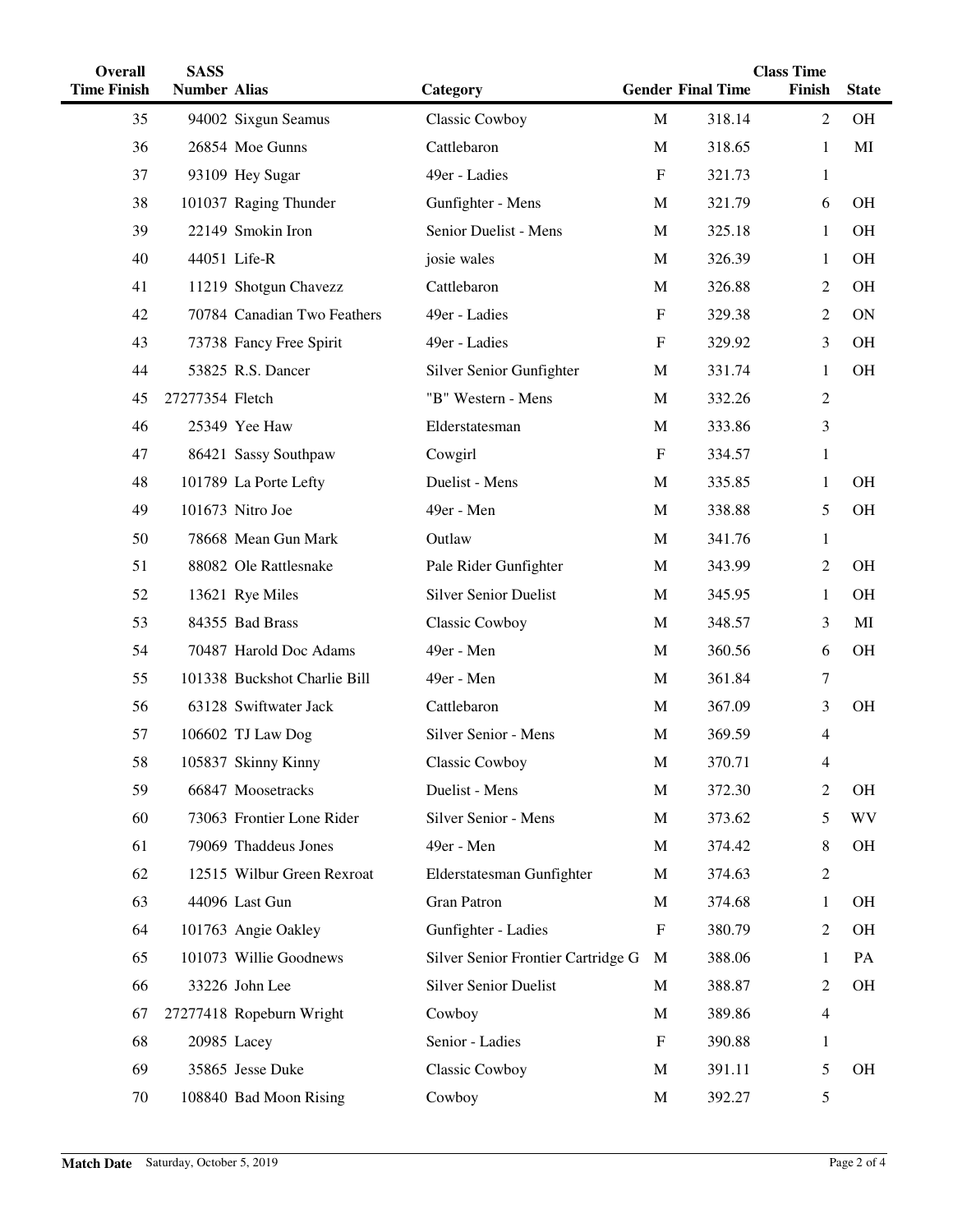| <b>Overall</b>     | <b>SASS</b>         |                               |                          | <b>Class Time</b>         |                          |                |              |
|--------------------|---------------------|-------------------------------|--------------------------|---------------------------|--------------------------|----------------|--------------|
| <b>Time Finish</b> | <b>Number Alias</b> |                               | Category                 |                           | <b>Gender Final Time</b> | Finish         | <b>State</b> |
| 71                 |                     | 20185 Broke N West            | Elderstatesman           | M                         | 394.60                   | $\overline{4}$ |              |
| 72                 |                     | 102666 Laramie Leadslinger    | Senior Gunfighter        | M                         | 395.89                   | 3              | <b>OH</b>    |
| 73                 |                     | 59234 Ruger Ray               | Pale Rider               | M                         | 401.57                   | 1              | <b>OH</b>    |
| 74                 |                     | 27277483 Thomas Quigley       | FC Traditional - Mens    | M                         | 409.34                   | $\overline{2}$ |              |
| 75                 |                     | 95385 Thunder Creek Kid       | Pale Rider Gunfighter    | M                         | 413.37                   | 3              | <b>OH</b>    |
| 76                 |                     | 105924 Kanshee Pickem         | Young Gun Girl           | $\mathbf F$               | 414.23                   | $\mathbf{1}$   |              |
| 77                 |                     | 27277387 The Cumberland Kid   | Gunfighter - Mens        | M                         | 416.95                   | 7              |              |
| 78                 |                     | 27277388 Dakota Pete          | Wrangler                 | M                         | 426.23                   | $\overline{4}$ |              |
| 79                 |                     | 29047 Mike Fink               | Frontiersman             | M                         | 427.66                   | $\overline{c}$ | MI           |
| 80                 |                     | 4697 Catlow                   | josie wales              | M                         | 430.07                   | $\overline{c}$ | <b>OH</b>    |
| 81                 |                     | 101225 Honey Bunny            | 49er - Ladies            | $\boldsymbol{\mathrm{F}}$ | 432.17                   | $\overline{4}$ | <b>OH</b>    |
| 82                 |                     | 27277479 Trigger Happy        | <b>Buckaroo Boy</b>      | M                         | 432.51                   | $\mathbf{1}$   |              |
| 83                 |                     | 28554 No Name                 | Cattlebaron              | M                         | 436.86                   | $\overline{4}$ | <b>OH</b>    |
| 84                 |                     | 88727 Ani Two Feathers        | Senior - Ladies          | $\boldsymbol{\mathrm{F}}$ | 438.56                   | $\overline{c}$ | <b>OH</b>    |
| 85                 |                     | 31585 Slow Poke Smith         | FC Duelist - Mens        | M                         | 443.85                   | $\overline{c}$ |              |
| 86                 |                     | 99480 Deathwind               | Elderstatesman           | M                         | 447.84                   | 5              |              |
| 87                 |                     | 27277446 Rattlesnake Jake     | Elderstatesman           | M                         | 448.59                   | 6              |              |
| 88                 |                     | 96415 Cayenne Kay             | <b>Classic Cowgirl</b>   | $\boldsymbol{\mathrm{F}}$ | 455.56                   | $\mathbf{1}$   | <b>OH</b>    |
| 89                 |                     | 61688 Hershey Barr            | Senior - Mens            | M                         | 456.68                   | $\overline{c}$ | <b>OH</b>    |
| 90                 |                     | 38729 Muleskinner             | Senior Gunfighter        | M                         | 465.52                   | 4              | <b>OH</b>    |
| 91                 |                     | 97585 Kid Irish Lightning     | Duelist - Mens           | M                         | 476.17                   | 3              | IN           |
| 92                 |                     | 71968 Marshal Coal Run Willey | Elderstatesman           | M                         | 477.37                   | 7              |              |
| 93                 |                     | 72162 Captain Henry           | Senior FC Gunfighter     | M                         | 485.77                   | 1              | <b>OH</b>    |
| 94                 |                     | 98005 Sew Cantina             | Lady Wrangler            | $\mathbf F$               | 498.12                   |                | <b>OH</b>    |
| 95                 |                     | 101038 Baby Doll Blue         | Gunfighter - Ladies      | $\mathbf F$               | 499.72                   | 3              | OН           |
| 96                 |                     | 99149 I.V. Woody              | 49er - Ladies            | $\mathbf F$               | 526.28                   | 5              |              |
| 97                 |                     | 98289 Flat Iron Mike          | Senior Duelist - Mens    | M                         | 539.58                   | $\overline{c}$ | <b>OH</b>    |
| 98                 |                     | 50329 Prairie Dawg            | FC Duelist - Mens        | M                         | 543.60                   | 3              | OН           |
| 99                 |                     | 25350 Little Mama             | <b>Grand Dame</b>        | $\boldsymbol{\mathrm{F}}$ | 555.92                   | $\mathbf{1}$   |              |
| 100                |                     | 12516 Rose Louise Reasoner    | Lady Senior Gunfighter   | F                         | 557.06                   | $\mathbf{1}$   |              |
| 101                |                     | 59198 Shenango Joe            | Cattlebaron              | M                         | 564.50                   | 5              | <b>OH</b>    |
| 102                |                     | 50543 Kit Coleen              | Duelist - Ladies         | $\boldsymbol{\mathrm{F}}$ | 566.40                   | 1              | OН           |
| 103                |                     | 27277482 Mean Christine       | Cowgirl                  | M                         | 569.42                   | $\mathbf{2}$   |              |
| 104                |                     | 7954 Ol Smokeless             | FC Elderstatesman        | M                         | 597.99                   | 1              |              |
| 105                |                     | 65905 Crowbar                 | Senior Gunfighter        | M                         | 603.36                   | 5              | <b>OH</b>    |
| 106                |                     | 27277448 Dancin Dan           | Silver Senior Gunfighter | M                         | 604.44                   | $\overline{2}$ |              |